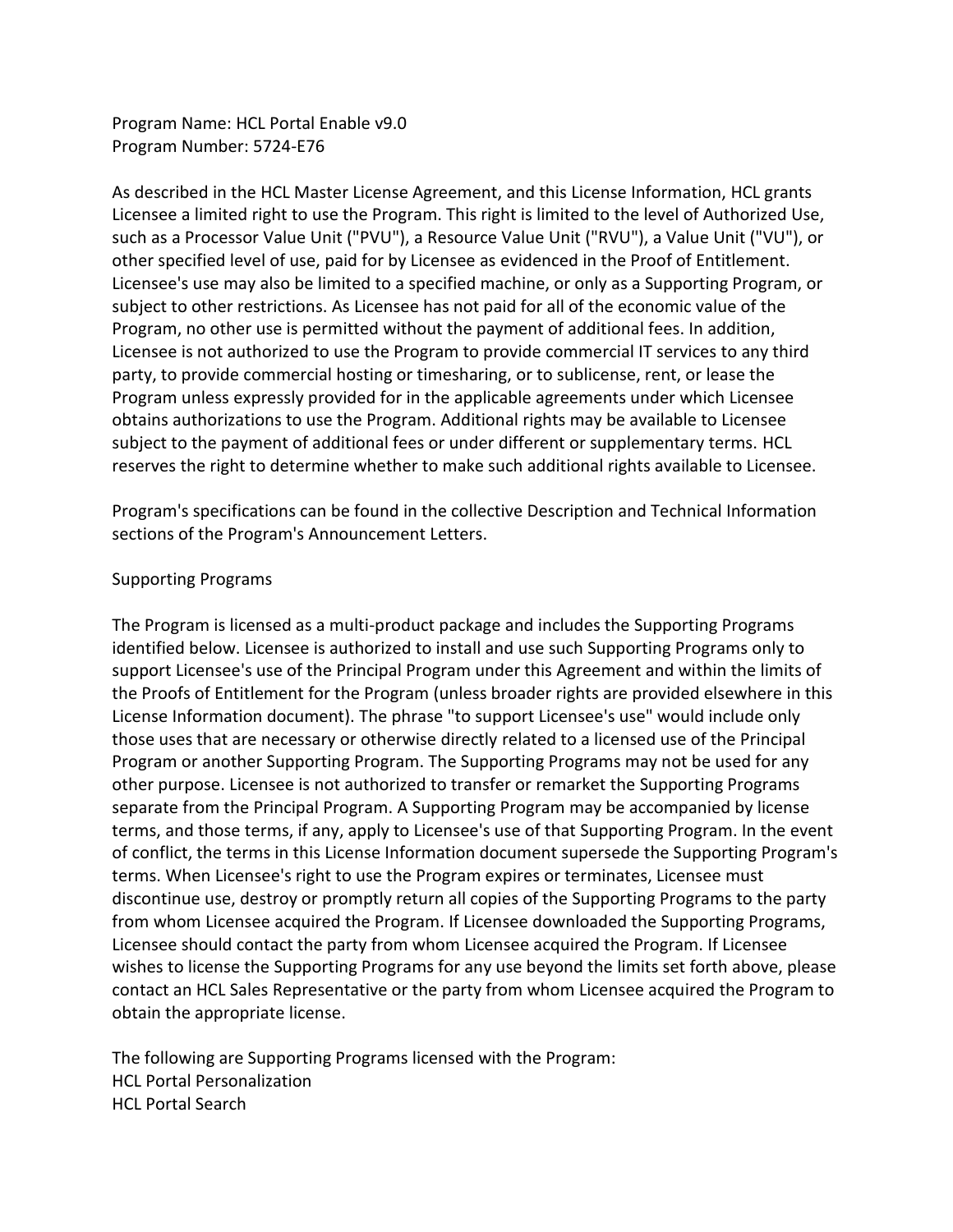HCL Web Content Manager IBM WebSphere Application Server Network Deployment IBM DB2 Advanced Workgroup Server Edition ("IBM DB2")

Prohibited Components

Notwithstanding any provision in the Agreement, Licensee is not authorized to use any of the following components or functions of the Program: IBM WebSphere eXtreme Scale (of WebSphere Application Server)

#### Benchmarking

Licensee may disclose the results of any benchmark test of the Program or its subcomponents to any third party provided that Licensee (A) publicly discloses the complete methodology used in the benchmark test (for example, hardware and software setup, installation procedure and configuration files), (B) performs Licensee's benchmark testing running the Program in its Specified Operating Environment using the latest applicable updates, patches and fixes available for the Program from HCL or third parties that provide HCL products ("Third Parties"), and (C) follows any and all performance tuning and "best practices" guidance available in the Program's documentation and on HCL's support web sites for the Program. If Licensee publishes the results of any benchmark tests for the Program, then notwithstanding anything to the contrary in any agreement between Licensee and HCL or Third Parties, HCL and Third Parties will have the right to publish the results of benchmark tests with respect to Licensee's products provided HCL or Third Parties complies with the requirements of (A), (B) and (C) above in its testing of Licensee's products.

Notwithstanding the foregoing, under no circumstances may Licensee publish the results of benchmark tests run on Oracle Outside In Technology without prior written permission.

The above benchmarking terms apply to the following Programs or subcomponents: IBM WebSphere Application Server HCL Portal

Source Components and Sample Materials

The Program may include some components in source code form ("Source Components") and other materials identified as Sample Materials. Licensee may copy and modify Source Components and Sample Materials for internal use only provided such use is within the limits of the license rights under this Agreement, provided however that Licensee may not alter or delete any copyright information or notices contained in the Source Components or Sample Materials. HCL provides the Source Components and Sample Materials without obligation of support and "AS IS", WITH NO WARRANTY OF ANY KIND, EITHER EXPRESS OR IMPLIED, INCLUDING THE WARRANTY OF TITLE, NON-INFRINGEMENT OR NON-INTERFERENCE AND THE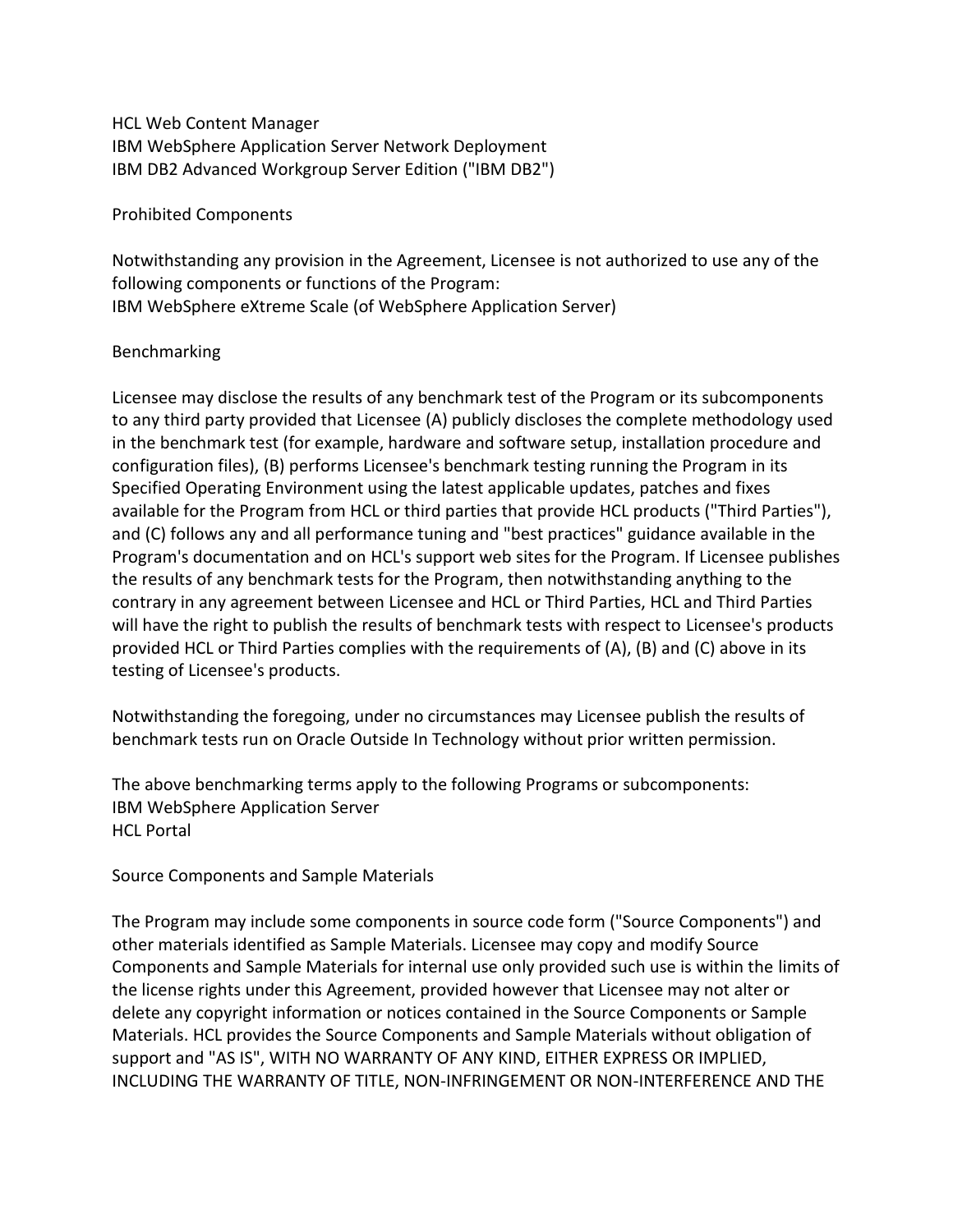IMPLIED WARRANTIES AND CONDITIONS OF MERCHANTABILITY AND FITNESS FOR A PARTICULAR PURPOSE.

Terms for Oracle Outside In Technology

The Programs licensed under this Agreement include Outside In filtering and document viewing technology (the "Outside In Technology") supplied by Oracle USA, Inc. ("Oracle"). The term "Outside In Technology" includes any technology licensed to Oracle by its suppliers. As used in the Agreement, the term "HCL supplier" shall be deemed to include Oracle and its suppliers. In addition to the terms and conditions of this Agreement, as a condition of using the Outside In Technology, Licensee specifically agrees as follows:

(1) Oracle USA, Inc. is a third party beneficiary to this Agreement.

(2) Licensee may only transfer the Program by providing advance written notice to HCL and otherwise subject to the terms of this Agreement.

(3) Licensee may not publish the results of benchmark tests run on the Outside In Technology without prior written permission.

(4) HCL may inform HCL suppliers of compliance verification results relating to such HCL suppliers' components.

(5) To the extent allowed under applicable law, the Uniform Computer Information Transactions Act ("UCITA") does not apply.

Technology Preview Code

Technology Preview Code (TPC) may be included or distributed with the Program or updates to it but are not part of the Program. TPC is licensed under the same terms as the Program, except as provided below. TPC will be identified as such in the Notices File (or in an updated Notices File accompanying the updates). Some or all of the TPC may not be made generally available by HCL as or in a product. Licensee is permitted to use TPC only for internal use for evaluation purposes and not for use in a production environment. The Notices File may limit this evaluation use to an evaluation period. If so, at the end of such evaluation period Licensee must cease using and uninstall the TPC. HCL provides the TPC without obligation of support and "AS IS," WITHOUT WARRANTY OF ANY KIND, EITHER EXPRESS OR IMPLIED, INCLUDING, WITHOUT LIMITATION, THE WARRANTY OF TITLE, NON-INFRINGEMENT OR NON-INTERFERENCE AND ANY IMPLIED WARRANTIES AND CONDITIONS OF MERCHANTABILITY AND FITNESS FOR A PARTICULAR PURPOSE.

Licensee may not transfer TPC to another party except as a transfer accompanying the Program. TPC may contain a disabling device that will prevent it from being used after the evaluation period ends. Licensee will not tamper with this disabling device or the TPC. Licensee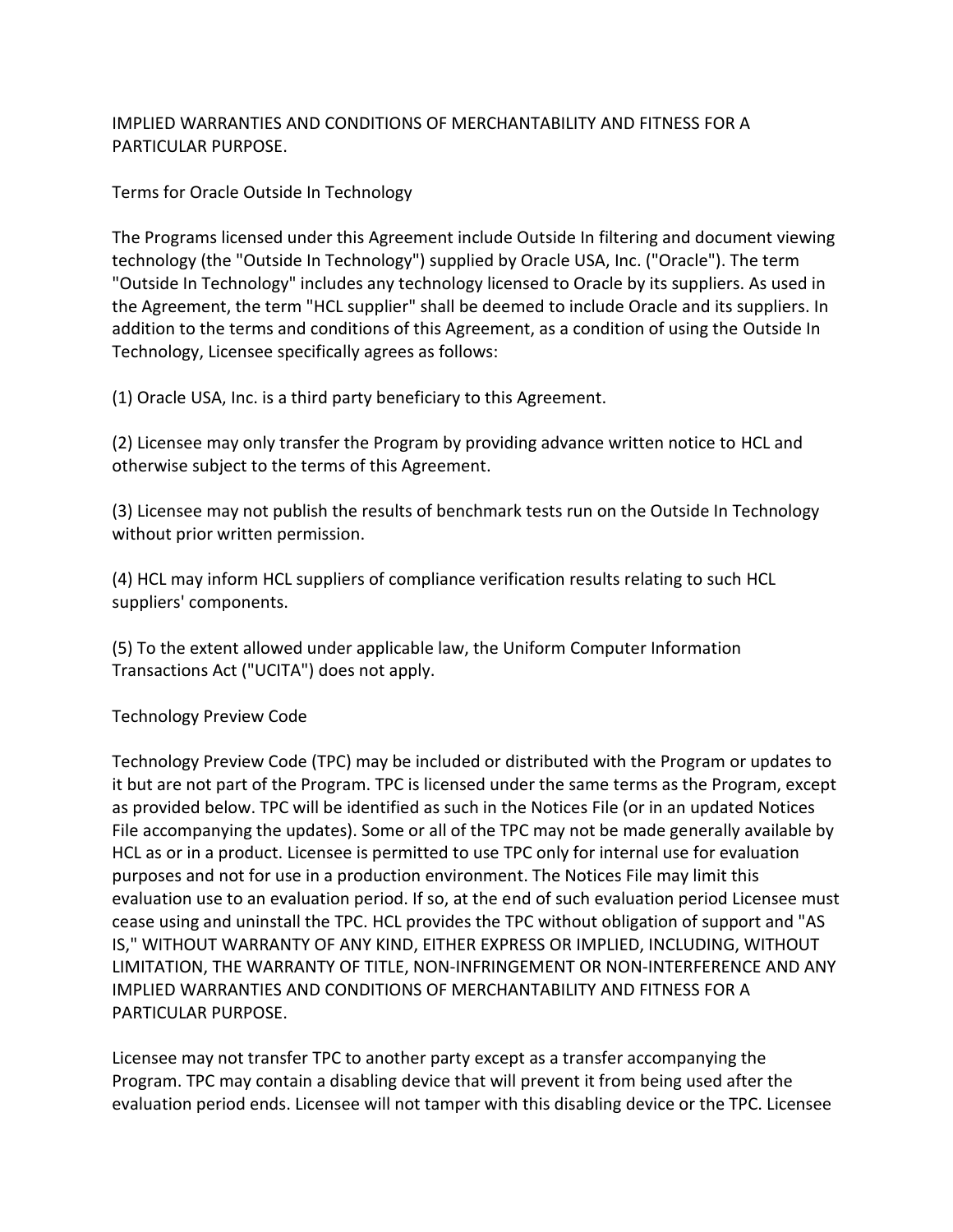should take precautions to avoid any loss of data that might result when the TPC can no longer be used.

## Export and Import Restrictions

This Program may contain cryptography. Transfer to, or use by, users of the Program may be prohibited or subject to export or import laws, regulations or policies, including those of the United States Export Administration Regulations. Licensee assumes all responsibility for complying with all applicable laws, regulations, and policies regarding the export, import, or use of this Program, including but not limited to, U.S. restrictions on exports or reexports.

### Third Party Data and Services

The Program may contain links to or be used to access third party data services, databases, web services, software, or other third party content (all, "content"). Access to this content is provided "AS-IS", WITH NO WARRANTY OF ANY KIND, EXPRESS OR IMPLIED, INCLUDING THE WARRANTY OF TITLE, NON-INFRINGEMENT OR NON-INTERFERENCE AND THE IMPLIED WARRANTIES AND CONDITIONS OF MERCHANTABILITY AND FITNESS FOR A PARTICULAR PURPOSE. Access can be terminated by the relevant third parties at their sole discretion at any time. Licensee may be required to enter into separate agreements with the third parties for the access to or use of such content. HCL is not a party to any such separate agreements and as an express condition of this license Licensee agrees to comply with the terms of such separate agreements.

# Processor Value Unit (PVU)

Processor Value Unit (PVU) is a unit of measure by which the Program can be licensed. The number of PVU entitlements required is based on the processor technology (defined within the PVU Table by Processor Vendor, Brand, Type and Model Number at http://www.ibm.com/software/lotus/passportadvantage/pvu\_licensing\_for\_customers.html) and the number of processors made available to the Program. IBM continues to define a processor, for the purpose of PVU-based licensing, to be each processor core on a chip. A dualcore processor chip, for example, has two processor cores.

Licensee can deploy the Program using either Full Capacity licensing or Virtualization Capacity (Sub-Capacity) licensing according to the Passport Advantage Sub-Capacity Licensing Terms (see webpage below). If using Full Capacity licensing, Licensee must obtain PVU entitlements sufficient to cover all activated processor cores\* in the physical hardware environment made available to or managed by the Program, except for those servers from which the Program has been permanently removed. If using Virtualization Capacity licensing, Licensee must obtain entitlements sufficient to cover all activated processor cores made available to or managed by the Program, as defined according to the Virtualization Capacity License Counting Rules at http://www.ibm.com/software/lotus/passportadvantage/Counting\_Software\_licenses\_using\_s pecific virtualization technologies.html.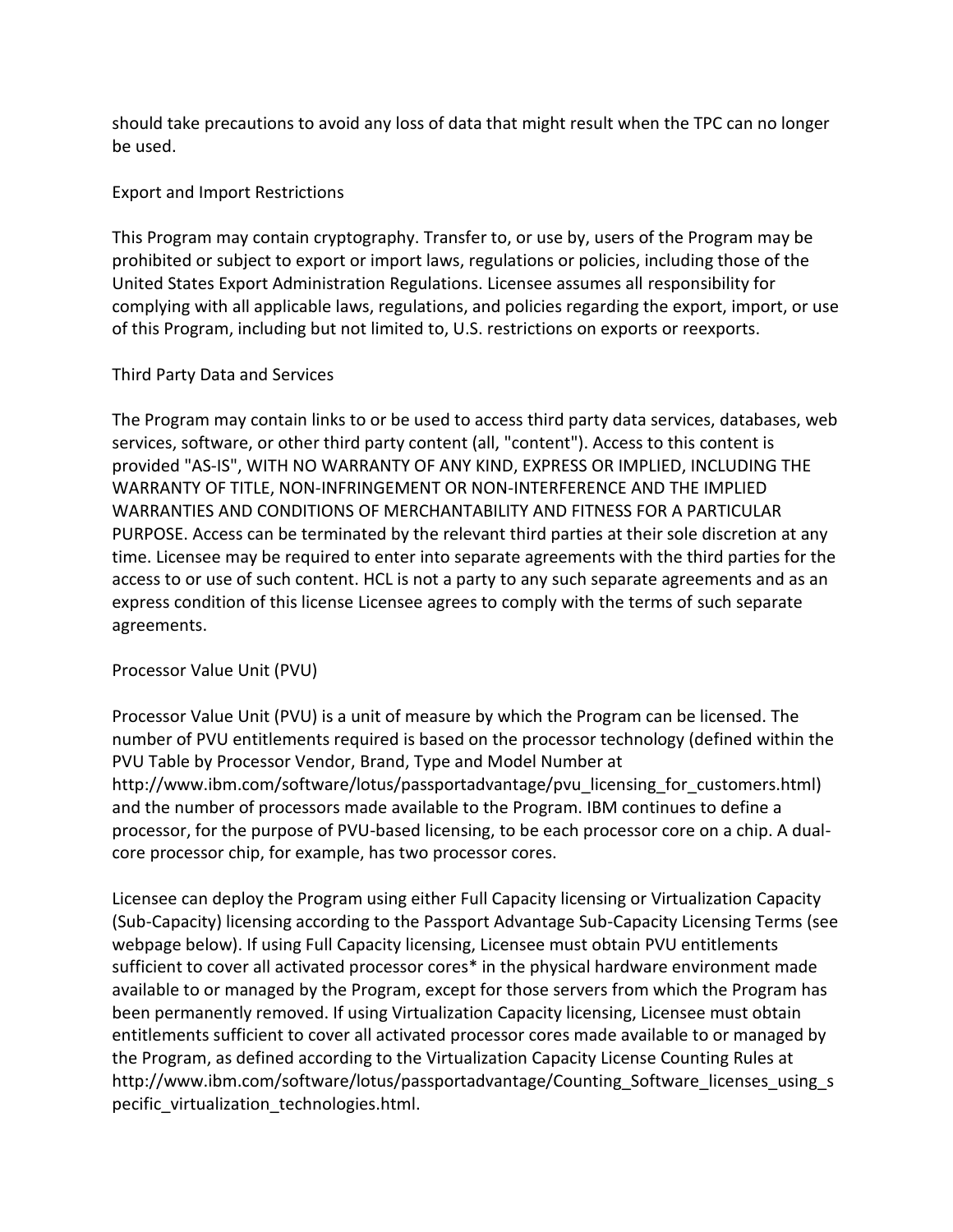\* An Activated processor core is a processor core that is available for use in a physical or virtual server, regardless of whether the capacity of the processor core can be or is limited through virtualization technologies, operating system commands, BIOS settings, or similar restrictions.

Program-unique Terms

Components Not Used for Establishing Required Entitlements

When determining the number of entitlements required for Licensee's installation or use of the Program, the installation or use of the following Program components are not taken into consideration. In other words, Licensee may install and use the following Program components, under the license terms, but these components are not used to determine the number of entitlements required for the Program.

- Administrative Console (of WebSphere Application Server)
- Administrative Scripting (of WebSphere Application Server)
- Edge Components Sub Components: Site Selector, Metric Server, Custom Advisors,
- Consultants (of WebSphere Application Server)
- IBM HTTP Server (of WebSphere Application Server)
- IBM Resource Adapter for JMS (of WebSphere Application Server)
- IBM Thin Client for EJB (of WebSphere Application Server)
- IBM Thin Client for JMS (of WebSphere Application Server)
- IBM Thin Client for JAX-RPC (of WebSphere Application Server)
- IBM Thin Client for JAX-WS (of WebSphere Application Server)
- IBM Thin Admin Client (of WebSphere Application Server)
- IBM Thin Client for JPA (of WebSphere Application Server)
- IBM Thin Client for XML (of WebSphere Application Server)

- Performance and Analysis Tools: Dynamic Cache Monitor, Tivoli - Performance Viewer,

Performance Servlet (of WebSphere Application Server)

- Pluggable Application Client (of WebSphere Application Server)
- WebSphere Application Client (of WebSphere Application Server)
- WebServer Plugins (of WebSphere Application Server)

All components of the Program when used only for Developer uses. Developer use allows the Program to be deployed as part of Licensee's internal development and unit testing on a developer machine. A developer machine is a physical or virtual desktop environment, running a primary operating system and the Program, both of which are accessible and used by no more than one specified developer. Licensee is not authorized to use the Program for processing production workloads, simulating production workloads or testing scalability of any code, application or system.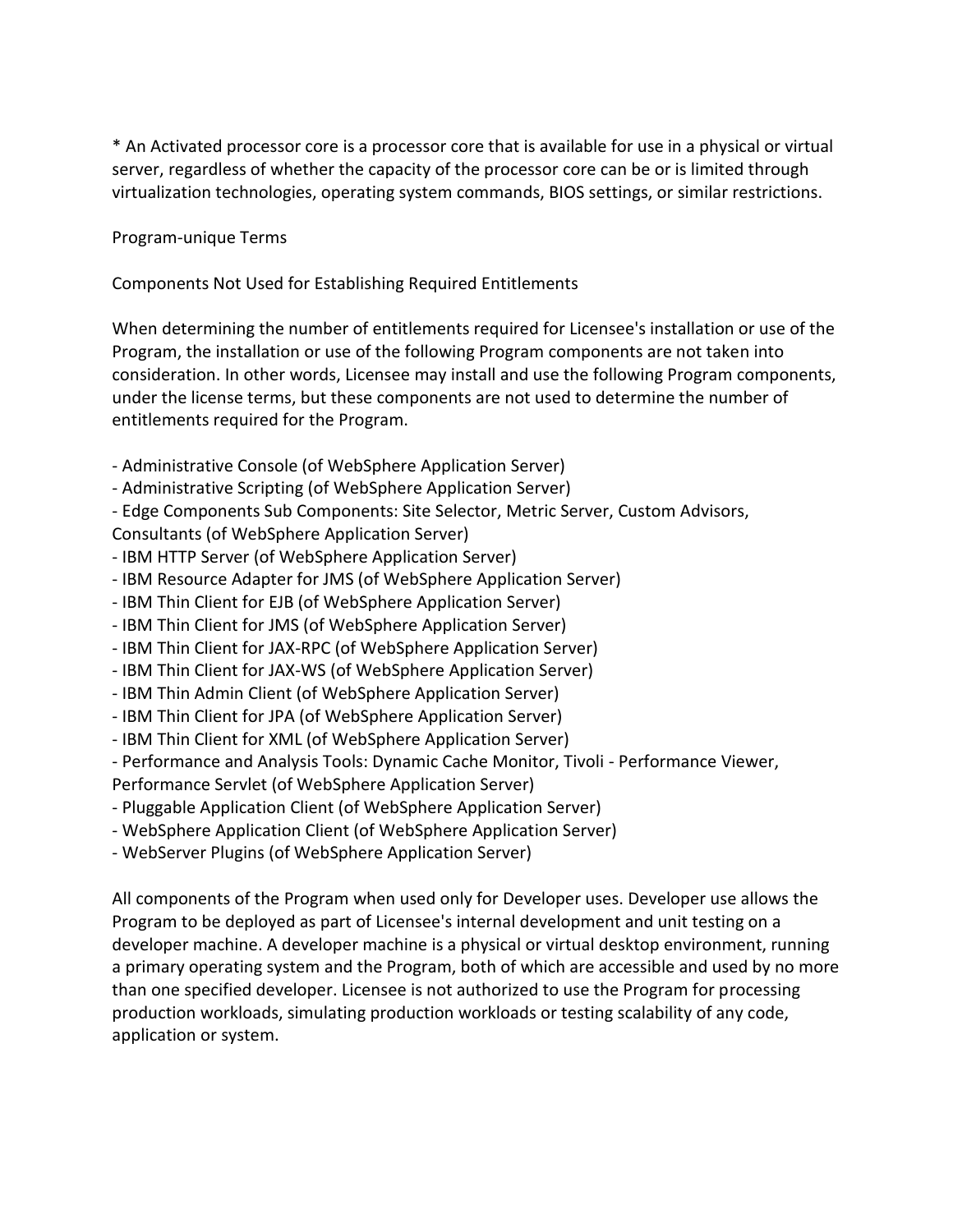All components of the Program when used only for augmenting a separately acquired WebSphere Application Server Network Deployment profile and supporting the remote administration and network deployment of the Program.

Supporting Programs Details

HCL Portal Personalization

- Entitlement: Ratio 1/1
- Use Limitations: Unrestricted

HCL Portal Search - Entitlement: Ratio 1/1

IBM WebSphere Application Server Network Deployment

- Entitlement: Ratio 1/1

- Use Limitations: Use by Principal Program

IBM DB2 Advanced Workgroup Server Edition ("IBM DB2")

- Entitlement: No Metric
- Use Limitations: Use by Principal Program

HCL Web Content Manager

- Entitlement: Ratio 100/600

"Addressable Device" is a unit of measure by which the Supporting Program can be licensed. An Addressable Device is a device upon which an application is installed that is addressable by the Supporting Program. Each application installation that is addressable by the Supporting Program counts as a separate Addressable Device.

"Employee" is a person hired for a wage, salary, periodic or hourly rate, fee, or payment to perform work for the Licensee, or any entity to which the Licensee may provide, under the terms of this license, authority to use the software entitled by this license.

"Use by Principal Program" means that neither Licensee nor any application, program, or device external to the Principal Program is authorized to directly use or access the services of the Supporting Program in any way. The Supporting Program is provided exclusively for use by the Principal Program. Licensee may access the Supporting Program only to perform administrative functions, such as backup, recovery, and authorized configuration but may not directly use the Supporting Program for any productive use.

"Ratio n/m" means that Licensee receives some number ('n') entitlements for the Supporting Program for every specified number ('m') entitlements of the Principal Program as a whole. Unless otherwise specified, the number of entitlements for the Supporting Program is rounded up to a multiple of 'n'. For example, if a Program includes 100 PVUs for a Supporting Program